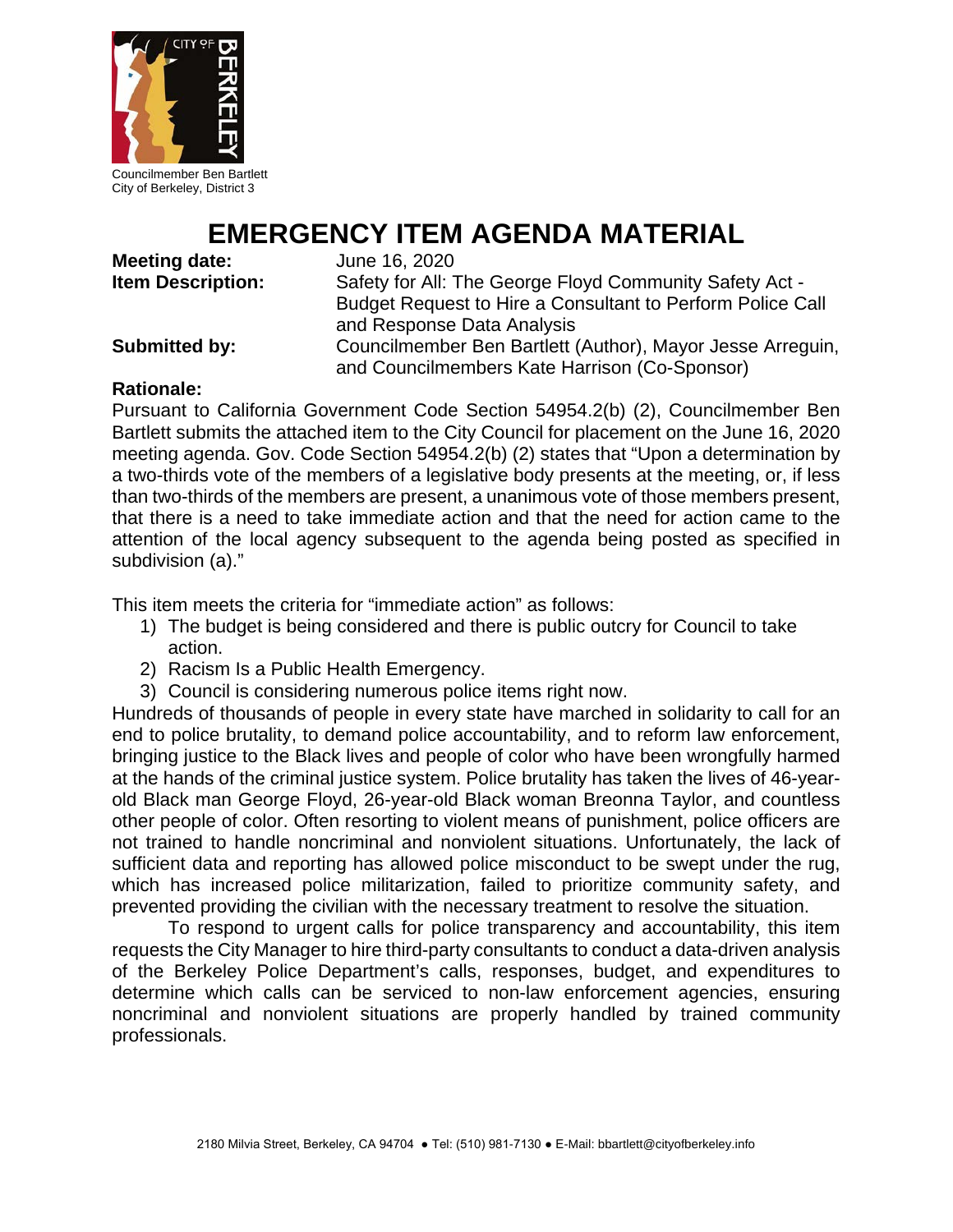

Councilmember Ben Bartlett City of Berkeley, District 3

# CONSENT CALENDAR

June 16, 2020

To: Honorable Mayor and Members of the City Council

From: Councilmember Ben Bartlett (Author), Mayor Jesse Arreguin, and Councilmembers Kate Harrison (Co-Sponsor)

Subject: Safety for All: The George Floyd Community Safety Act - Budget Request to Hire a Consultant to Perform Police Call and Response Data Analysis

# RECOMMENDATION:

- 1. Refer to the Thursday, 6/18/2020 Budget & Finance Policy Committee and the FY 2020-21 Budget Process the \$150,000 to
	- a. Hire a consultant to conduct a data-driven analysis of police calls and responses to determine the quantity and proportion of these calls that can be responded to by non-police services. The third-party consultant must be hired and engaged in work within three months of the item's passage.
	- b. Hire a consultant to conduct an analysis of the Berkeley Police Department's budget and its expenditures by call type. The third-party consultant must be hired and engaged in work within three months of the item's passage.
- 2. Direct the City Manager to:
	- a. Implement initiatives and reforms that reduce the footprint of the police department and limit the police's response to violent and criminal service calls.

## CURRENT SITUATION

In all 50 states and more than 145 cities, Americans are calling to end police violence and brutality, to legitimize police accountability, and to transform the police system to protect the safety of communities and people of color. Police violence and brutality led to the death of a 46-year-old Black man George Floyd and the murders of other Black people, igniting a flame that has been brewing for a long time. These events of police violence gave rise to a wave of demonstrations and demands for change, including many in the City of Berkeley.

Due to the Coronavirus pandemic, the City of Berkeley is facing a nearly 30+ million dollar budget deficit, sharply stalling economic growth with effects that parallel the Great Depression. At the same time, the City is projected to undergo an increase in people experiencing homelessness, trauma, and mental health crises. Therefore, the City must ensure that each dollar is spent for the residents' best interest and will produce the maximum return.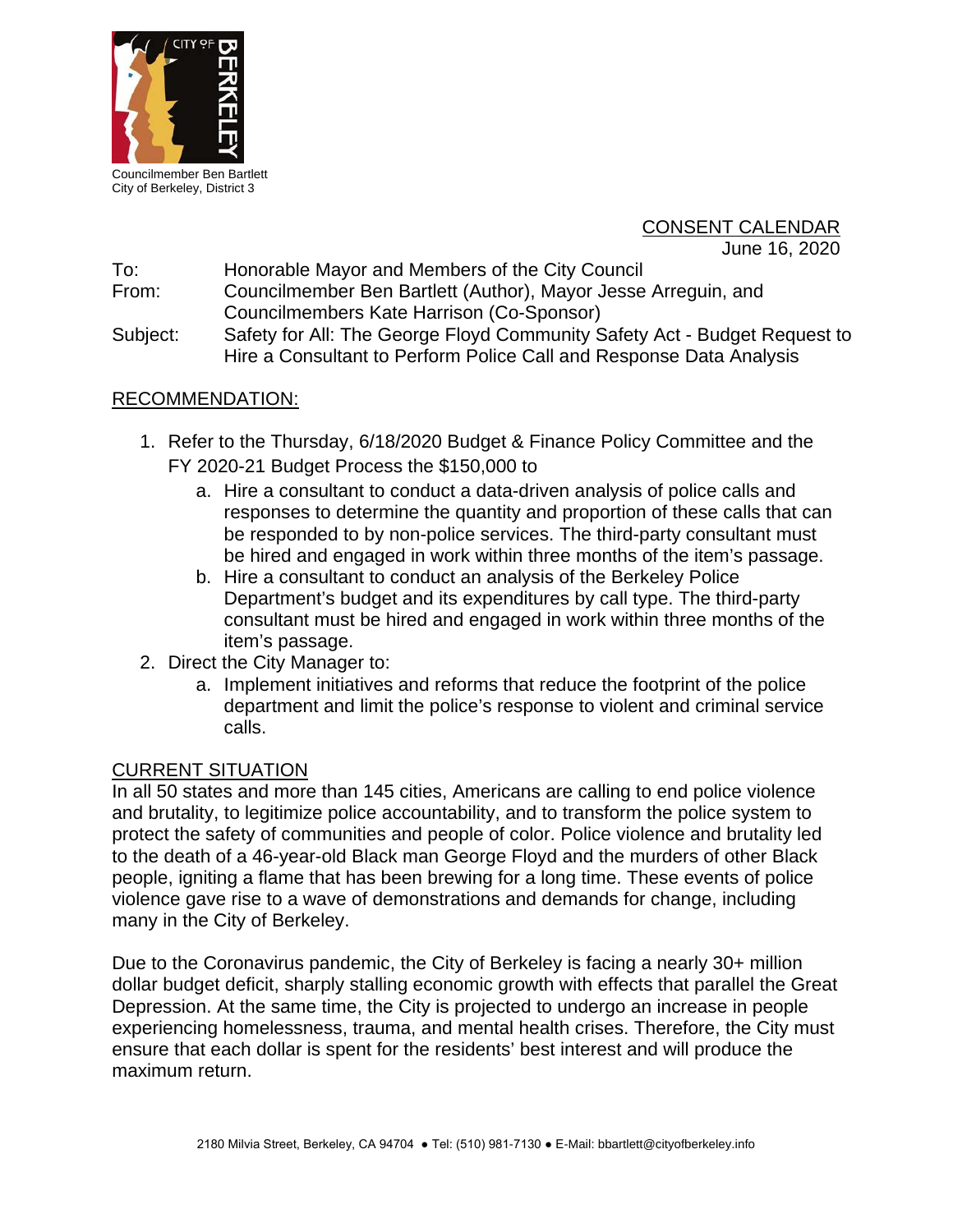

Councilmember Ben Bartlett City of Berkeley, District 3

In order to better respond to the needs of the Berkeley community, it is critical that the Council takes local-level action on police reform. In particular, the City must examine the types of calls and responses from the police department and analyze the agency's budgets and expenditures according to call type.

As a component of the **REDUCE, IMPROVE, RE-INVEST** framework, this item works towards the REDUCE goal: *the City should implement initiatives and reforms that reduce the footprint of the police department and limit the police's response to violent and criminal service calls.* Specifically, this item proposes to hire an outside consultant to conduct an analysis of police calls and responses as well as the department budget.

With military-style techniques and structure, police officers are trained to combat crime in a manner that exerts violence through punishments, establishing a monopoly on force in communities. While law enforcement is supposed to protect our communities and keep us safe, crime waves from the 1970s and 1980s have transformed the police community into a body for crime control, maintaining such focus until modern-day despite declines in criminal activity<sup>1</sup>. With this focus on crime control, police officers lack the necessary training to adequately respond to noncriminal and nonviolent crimes. Non Criminal crimes refer to issues involving mental health, the unhoused community, school discipline, and neighborhood civil disputes<sup>2</sup>. Nonviolent crimes are categorized as property, drug, and public order offenses where injury or force is absent<sup>3</sup>. When police respond to these types of matters, they resort to violent means of arrest or problem escalation because they are ill-equipped and not trained to resolve the underlying issues.

According to the Vera Institute of Justice's report between 1980 and 2016, more than 10.5 million arrests are made every year; only 4.83 percent of those arrests were for violent offenses<sup>4</sup>. Eighty percent of these arrests were for low-level offenses, such as "disorderly conduct," non-traffic offenses, civil violations, and other offenses. This criminalization may be attributed to the arrest quotas for police productivity, which promotes punishment by rewarding the number of arrests for police funding instead of finding solutions to these issues<sup>5</sup>. This high percentage of low-level offenses resulted in

- 1 <https://www.theatlantic.com/ideas/archive/2020/06/first-step-figuring-out-what-police-are/612793/>
- <sup>2</sup> [https://www.latimes.com/california/story/2020-06-12/san-francisco-police-reforms-stop-response](https://www.latimes.com/california/story/2020-06-12/san-francisco-police-reforms-stop-response-noncriminal-calls)[noncriminal-calls](https://www.latimes.com/california/story/2020-06-12/san-francisco-police-reforms-stop-response-noncriminal-calls) 3
- [https://www.bjs.gov/content/pub/ascii/pnoesp.txt#:~:text=Nonviolent%20crimes%20are%20defined%20as](https://www.bjs.gov/content/pub/ascii/pnoesp.txt#:%7E:text=Nonviolent%20crimes%20are%20defined%20as,possession%2C%20burglary%2C%20and%20larceny) [,possession%2C%20burglary%2C%20and%20larceny.](https://www.bjs.gov/content/pub/ascii/pnoesp.txt#:%7E:text=Nonviolent%20crimes%20are%20defined%20as,possession%2C%20burglary%2C%20and%20larceny) 4
- [https://arresttrends.vera.org/arrests?compare%5Boffense%5D%5Bpart1%5D=part1&compare%5Boffens](https://arresttrends.vera.org/arrests?compare%5Boffense%5D%5Bpart1%5D=part1&compare%5Boffense%5D%5Bpart2%5D=part2#infographic) [e%5D%5Bpart2%5D=part2#infographic](https://arresttrends.vera.org/arrests?compare%5Boffense%5D%5Bpart1%5D=part1&compare%5Boffense%5D%5Bpart2%5D=part2#infographic)

<sup>5</sup> <https://theintercept.com/2019/01/31/arrests-policing-vera-institute-of-justice/>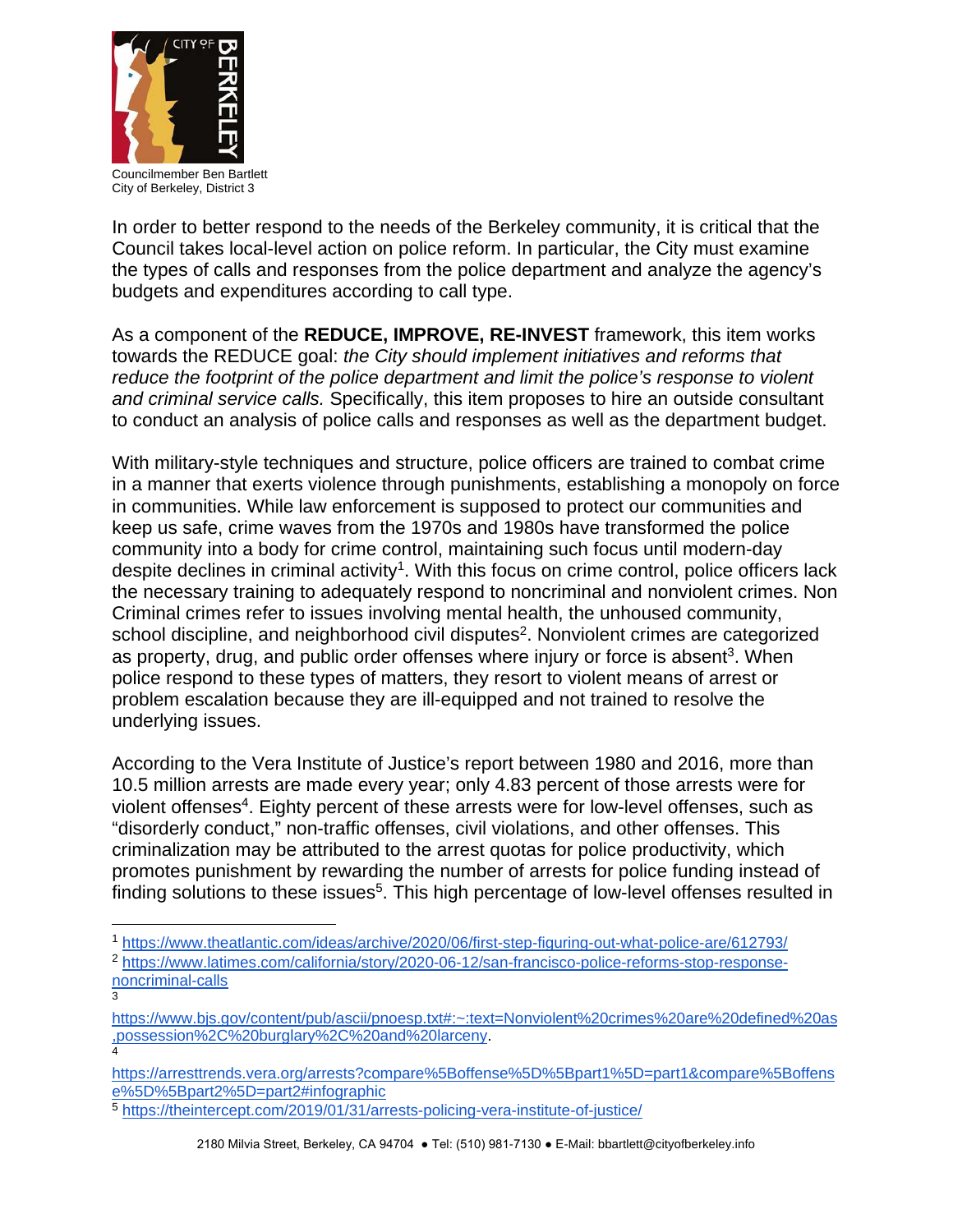

Councilmember Ben Bartlett City of Berkeley, District 3

arrest when other nonviolent, rehabilitative methods could have occurred from the solutions of community workers with the experience to handle these situations.

It is imperative that the City of Berkeley develops, implements, and enforces a clear and effective roadmap towards making real change, ending anti-Black racism, stopping police violence, and holding police accountable for their actions. Thus, the Council should direct the City Manager to hire third party consultants to conduct a data-driven analysis of police calls and responses as well as their budget and expenditures in order to determine ways in which experienced community workers can reduce the police footprint by addressing noncriminal situations. We recommend that community workers also resolve nonviolent situations.

#### BACKGROUND

In order to achieve the aforementioned goals, the City must implement a series of important law enforcement reforms and take action by initiating the following:

#### **REDUCE:**

**I. Hire a consultant to conduct a data driven analysis of police calls and responses.**

University of Denver Political Science Professor Laurel Eckhouse stated, "One method of reducing police presence… is to separate and reassign to other authorities various problems currently delegated to the police… such as the problems of people who don't have housing… mental health issues… and even things like traffic6." Community organizations, civilian workers trained in mental health situations, or neighborhood problem-solvers would better address these specific issues due to their experience, ensuring that the police are not the only force addressing these issues and promoting community vitality<sup>7</sup>.

Conducting a data driven analysis of police calls and responses would signify a report of the calls and responses that police receive and would inform the city where to better allocate resources to resolve specific issues. Noncriminal and nonviolent activities can thus be properly addressed by those who are equipped to handle these situations and would relieve law enforcement from these calls to then pursue more serious criminal situations. For example, the San Francisco Police Department receives approximately 40,000 calls per year about homeless people on the streets<sup>8</sup>. Social workers who can help unhoused citizens and those with mental health disorders are better equipped to help these citizens receive

<sup>8</sup> [https://www.latimes.com/california/story/2020-06-12/san-francisco-police-reforms-stop-response](https://www.latimes.com/california/story/2020-06-12/san-francisco-police-reforms-stop-response-noncriminal-calls)[noncriminal-calls](https://www.latimes.com/california/story/2020-06-12/san-francisco-police-reforms-stop-response-noncriminal-calls)

 <sup>6</sup> <https://www.stanforddaily.com/2020/06/04/police-abolition-looks-like-palo-alto/>

<sup>7</sup> <https://www.theatlantic.com/ideas/archive/2020/06/first-step-figuring-out-what-police-are/612793/>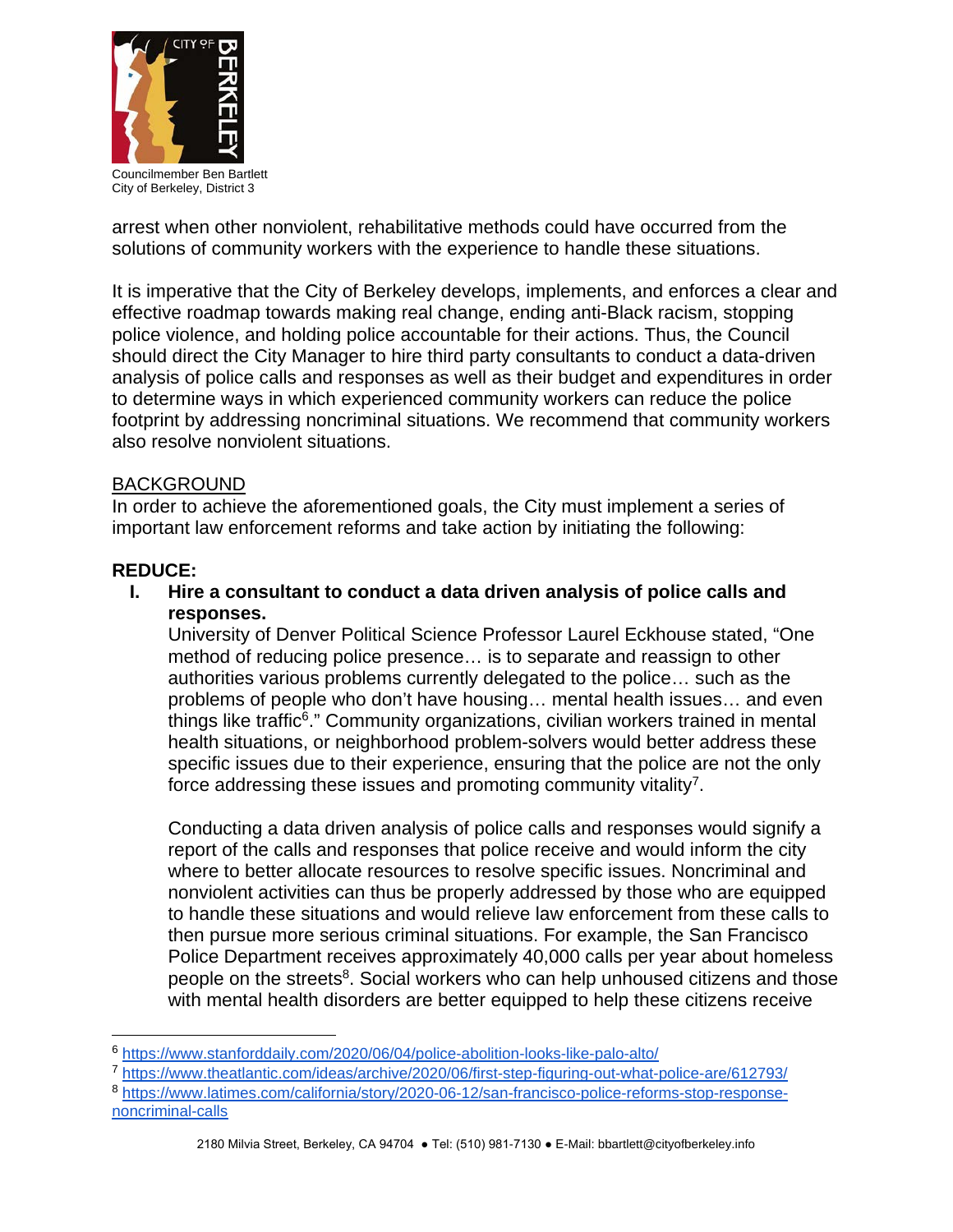

Councilmember Ben Bartlett City of Berkeley, District 3

proper treatment while also protecting the safety of our communities, which would give law enforcement time to handle other crimes.

One suggestion to reduce the costs of policing is to boost productivity by allocating a portion of the calls for service to community organizations who have the resources and training to handle such situations<sup>9</sup>. For example, in Mesa, Arizona from 2006 to 2008, a third of calls for service are handled by civilians; these calls are for incidents of "vehicle burglaries, unsecured buildings, accidents, loose dogs, stolen vehicles, traffic hazards, and residential burglaries<sup>10</sup>." Approximately half of calls for service in Mesa are handled by police officers, but among those, there are ways to reduce police authority. For example, 11 percent of those calls that police officers handled were in response to burglary alarms, where 99 percent were false. Six percent of those calls included "juveniles disturbing the peace." This situation in Mesa demonstrates the possibility of reduced police force in exchange for community based response teams who can better resolve these issues with their experience.

The City Manager should hire a third party consultant within three months of this item's passage to conduct the data analysis, ensuring that the report is completed in an impartial and timely manner.

The third party consultant should create a report with the following information by analyzing and gathering the data from the police department, reporting their findings to the City every two years. We recommend the following data to be considered for analysis:

- a. Number of calls the police department receives per day, week, month, and year, which will be categorized into noncriminal, misdemeanor, nonviolent felony, and serious and violent felony calls.
- b. Demographics for these calls
- c. Characteristics of traffic stops
	- i. Quantity
	- ii. Type/reason
	- iii. Number of those resulting in searchings paired with the frequency at which illegal items were found
	- iv. Police response (i.e. citation, arrest, use of force)
	- v. Demographics of the civilian in the traffic stop that is broken into type of stop and whether a search occurred
- d. Number of complaints against an officer
	- i. Enumerate the officers with a high number of complaints

<sup>9</sup> https://www.ncirs.gov/pdffiles1/nij/231096.pdf

<sup>10</sup> <https://www.ncjrs.gov/pdffiles1/nij/231096.pdf>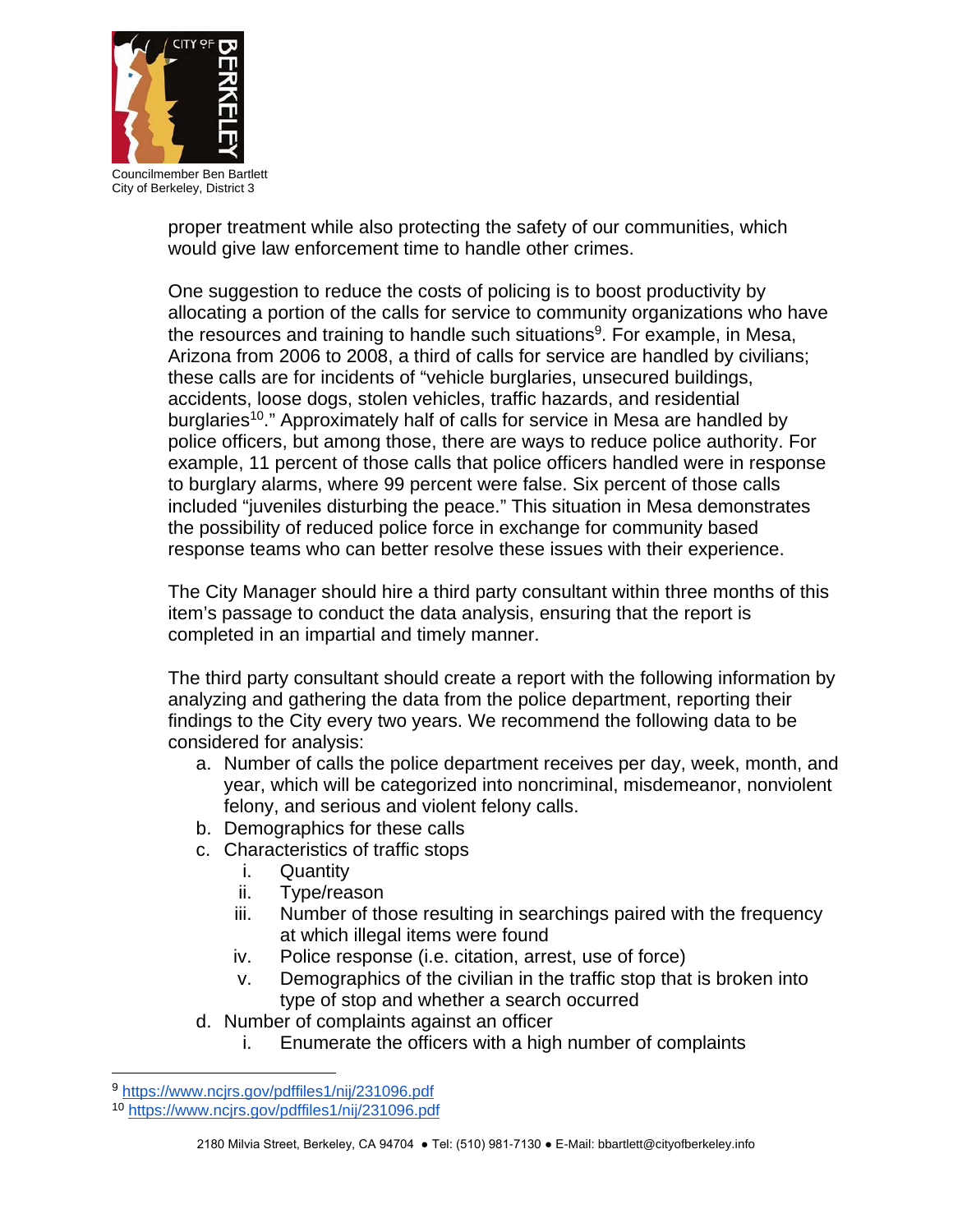

City of Berkeley, District 3

ii. Reason behind the complaints.

With the results of the data analysis, the City can determine the portion of calls that the community crisis worker pilot can properly address with the resources and experience they have.

**II. Hire a consultant to conduct an analysis of the police department budget.** Using the analysis generated by a review of police call and response data, a third party consultant should be hired to analyze the police department's expenditures and budgets for various calls of service and report their findings to the City every two years.

According to the 2019 budget, the Berkeley Police Department's expenditures were approximately \$69 million, which consists of 5.6 percent of the city's net expenditures. However, for the 2020 budget, the BPD is expected to have \$74 million in expenditures, reflecting a \$5 million increase from the previous year and approximately \$8 million higher than 2017's expenditures<sup>11</sup>. Unfortunately, anecdotal evidence suggests that only 20 percent of police time is spent on solving crime and the majority is spent towards addressing those experiencing homelessness and mental health crises. The City should reallocate resources to a crisis worker entity who would be tasked with responding to noncriminal calls. We recommend that nonviolent calls also be addressed by this entity. This would give police officers more time to focus on crime, leading to better outcomes for public safety, community health, and a higher quality of life.

In Canada, Police Information and Statistics Committee police services Waterloo Police Regional Service and Ontario Provincial Police collaborated with Justice Canada and Public Safety to collect data on their calls for service and determine the costs of policing<sup>12</sup>. Their research reported that in 2013, bylaw complaints were listed as the most frequent call for service in Waterloo at 8,769 calls and non-crime policing activities were listed as the most frequent. In contrast, the only criminal activity listed in the top 10 generated calls were domestic dispute, theft under \$5000, and major violent crime in property damage. Considering the most frequent of costly calls are noncriminal activities such as selective traffic enforcement programs (\$22,212.45 in sum of total unit service time in hours) and vehicle stops (\$206,668.13), the greatest cost in calls were for noncriminal activities. As noncriminal activities result in the greatest costs, it would be more efficient for community workers to handle these situations in order to reduce

 <sup>11</sup> [https://www.cityofberkeley.info/uploadedFiles/Manager/Budget/FY-2020-2021-Adopted-Budget-](https://www.cityofberkeley.info/uploadedFiles/Manager/Budget/FY-2020-2021-Adopted-Budget-Book.pdf)[Book.pdf](https://www.cityofberkeley.info/uploadedFiles/Manager/Budget/FY-2020-2021-Adopted-Budget-Book.pdf)

<sup>12</sup> <https://www.publicsafety.gc.ca/cnt/rsrcs/pblctns/2015-r018/index-en.aspx#c-1-i>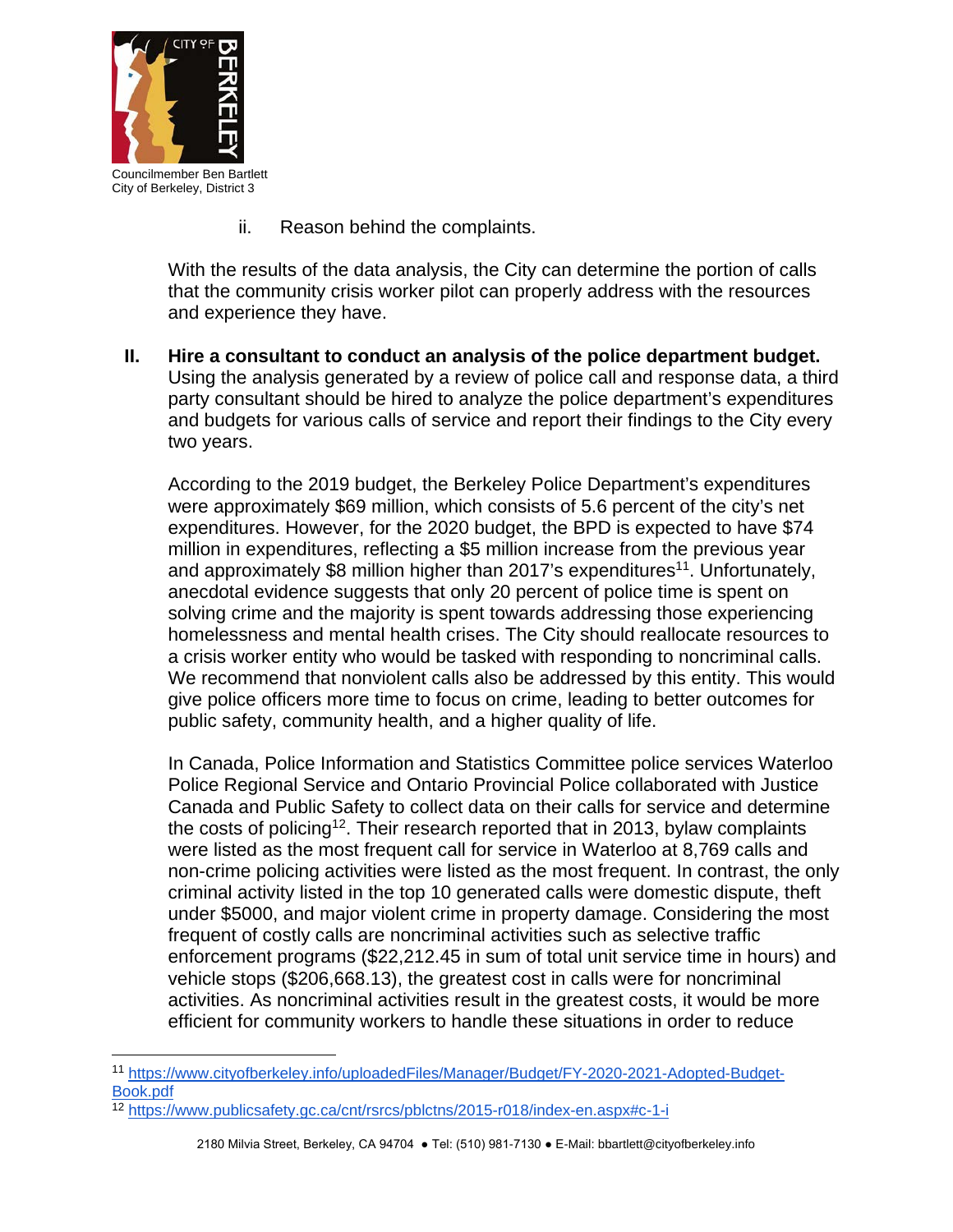

Councilmember Ben Bartlett City of Berkeley, District 3

police department costs, allowing trained professionals to resolve the issue and giving police officers time to spend on more serious criminal offenses.

By analyzing the budget expenditures for the police for each call type, the community can divest from the police and reallocate those funds for trained community organizations who can handle noncriminal and nonviolent offenses. Considering the significantly delayed response to former requests for the police department's budget, the data analysis should be conducted by a third party consultant that is hired and engaged in active service within three months of this item's passage, ensuring that the police department's budget information is transparent to the public and reported in an impartial, timely manner.

# REVIEW OF EXISTING PLANS, PROGRAMS, POLICIES, AND LAWS

The City Manager provides regular reports on crime in Berkeley and on the policies of the Berkeley Police Department<sup>13</sup>. The data on serious crime is collected annually by the Federal Bureau of Investigation (FBI), which consists of over 17,000 law enforcement agencies that represent over 90 percent of the United States population. The FBI's Uniform Crime Report (UCR) reports crime statistics on violent crimes (including murder, rape, robbery, and aggravated assault) and property crimes (including burglary, larceny, auto theft, and arson). This data allows the BPD to analyze national and local crime trends, determine effectiveness of response to crime, and plan for future policies and resource allocation. Additionally, the City of Berkeley implements the Daily Calls for Service Log that the community can access to see the volume and nature of police activity.

Currently, Utah requires agencies to report tactical deployment and forcible entries where such reports are summarized by the Utah Commission on Criminal and Juvenile Justice. Utah Law Enforcement Transparency reporting interface was added to Utah Criminal Justice Information System in 2014 through the use of federal grant funding. Law enforcement agencies are required to report incidents of forcible entry and the deployment of tactical groups, representing data collection of police use of force<sup>14</sup>.

However, these reports do not analyze the demographics or types of calls and responses from the BPD, which makes it difficult to hold police officers accountable for the mistreatment of individuals. Without this information, it becomes difficult to determine how to decrease the police footprint or implement safer policing practices if the analysis only pertains to the quantity and types of arrests and does not include the

 <sup>13</sup> [https://www.cityofberkeley.info/Police/Home/Annual\\_Crime\\_Reports.aspx](https://www.cityofberkeley.info/Police/Home/Annual_Crime_Reports.aspx)

<sup>14</sup> <https://justice.utah.gov/Documents/CCJJ/LETR/2018%20LET%20Annual%20Report.html>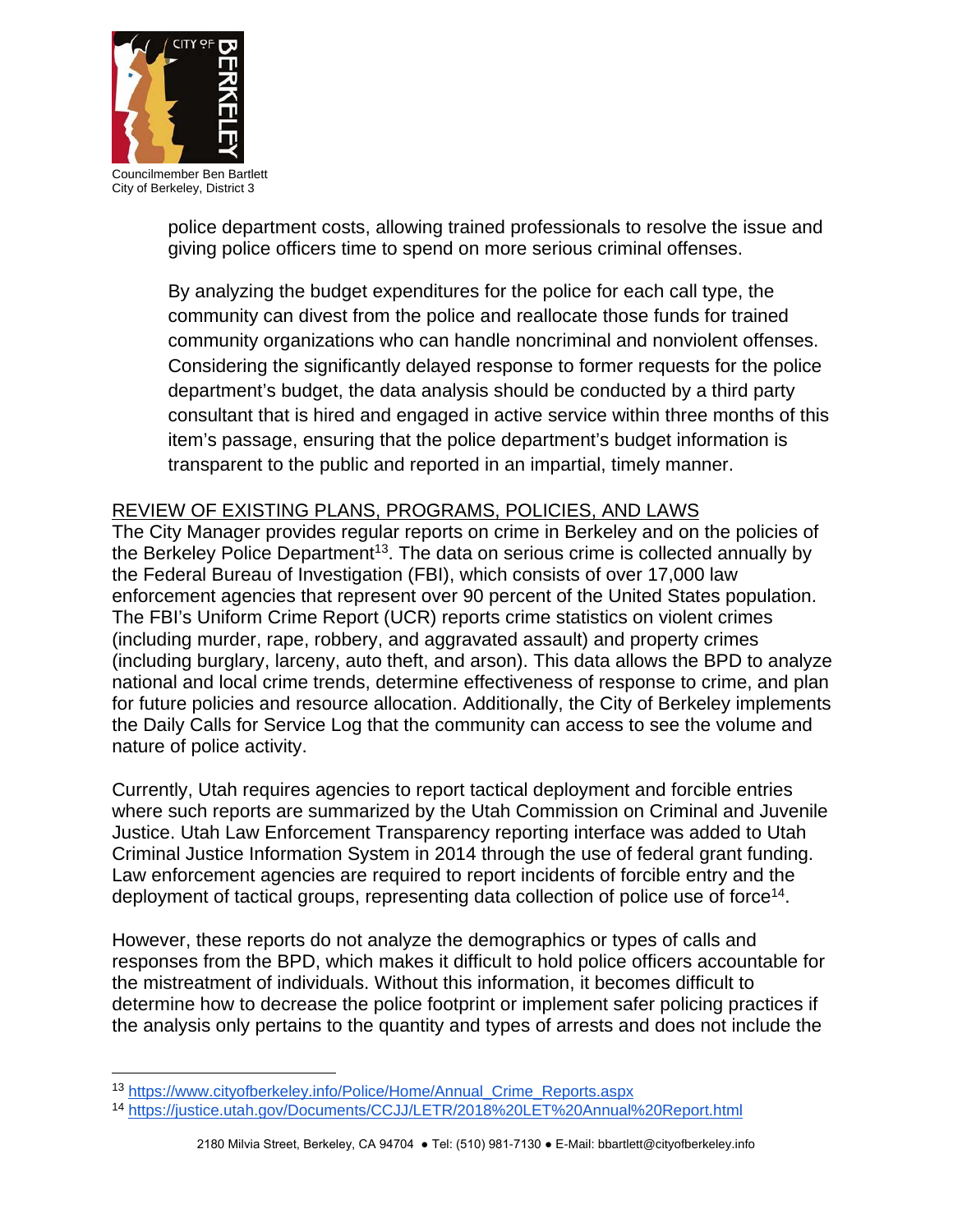

Councilmember Ben Bartlett City of Berkeley, District 3

background, call of service, reason, demographics, complaints against the police officer, and other important factors to the BPD's response.

Despite voluntary data sharing and crime reports, data collection still remains vague and insufficient, leaving many unanswered questions regarding the number of instances of and reasons for use of force, complaint process against police officers, and other information about police actions. This lack of clarity allows police misconduct to perpetuate due to the lack of research that would hold police departments accountable.

# ACTIONS/ALTERNATIVES CONSIDERED

One possible alternative to the community response teams would be to implement better training procedures so that police officers are more equipped to handle nonviolent and noncriminal activities. For example, the state of Washington requires both violence de-escalation and mental health training for police officers<sup>15</sup>. Such reform may render the data analysis on the types of calls unnecessary because the police department would be trained to handle all services regardless of the type of call.

However, training police officers to handle situations such as mental health or homelessness would signify an increase in funding for the police department to provide such training services. Not only would this type of training be difficult to maneuver when police forces are currently trained in a militarized manner, but it would be more efficient for community professionals to peacefully and properly resolve such issues since they have already engaged in this training and experience for years.

Reforming police training may be beneficial, but in this case, it would also indicate the lack of basis for reporting the police department's types of calls and responses, which is necessary to hold the police accountable and ensure safer practices. While reporting the data analysis could still occur without the community crisis workers, only having the police department manage all situations would increase their authority over the communities, which would lead to increased militarization of the police forces if other community organizations do not intervene or hold them accountable.

## OUTREACH OVERVIEW AND RESULTS

The District 3 Office has consulted with David Muhammad, who is the Executive Director of the National Institute for Criminal Justice Reform; the former Chief Probation Officer in Alameda County; and the former Deputy Commissioner of Probation in New York City. David Muhammad is a leading expert on criminal justice who has helped inform our response to the current situation.

 <sup>15</sup> <https://www.theatlantic.com/ideas/archive/2020/06/how-actually-fix-americas-police/612520/>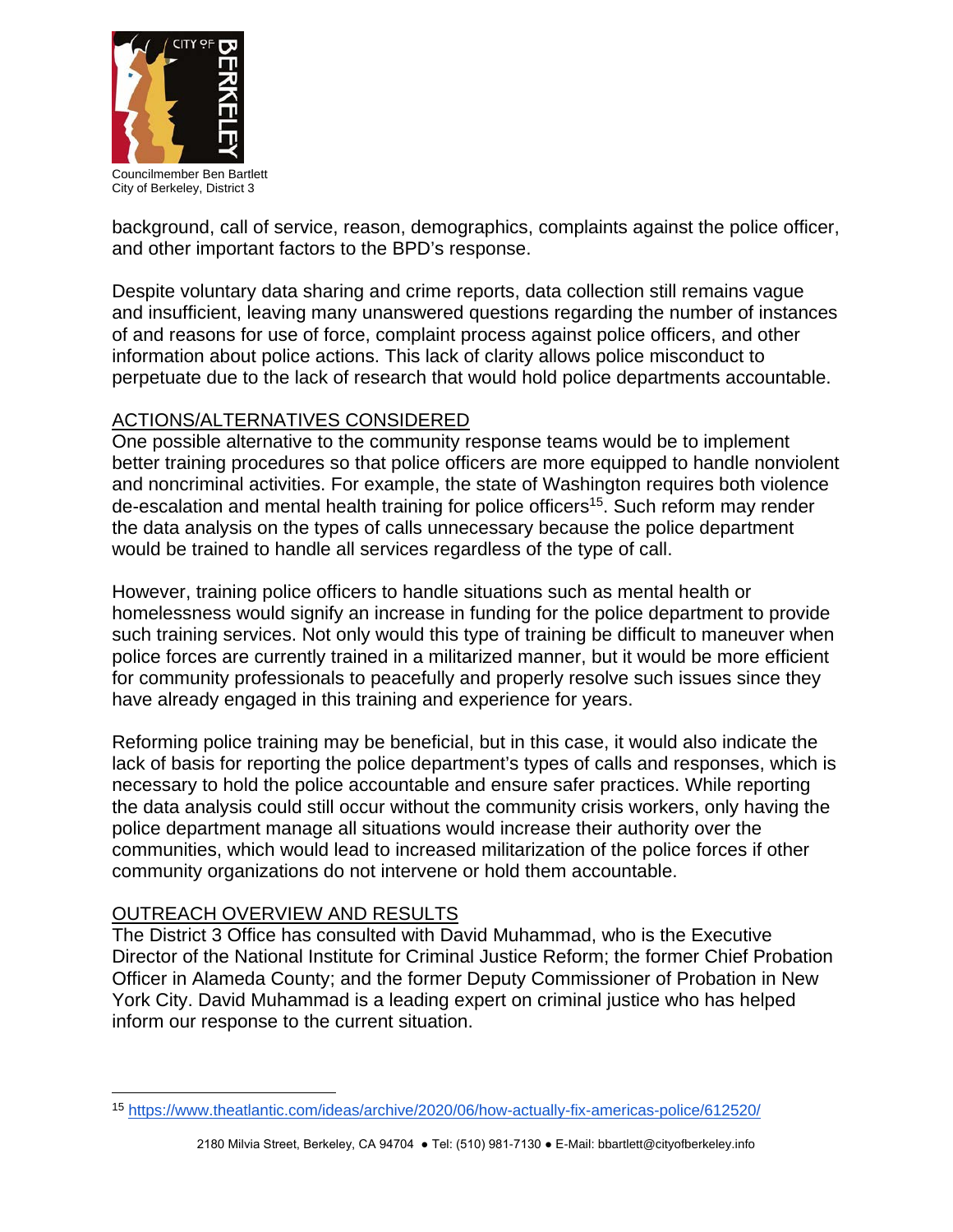

Councilmember Ben Bartlett City of Berkeley, District 3

The District 3 Office has also consulted with Marcus McKinney, the Senior Director of Government Affairs & Public Policy at the Center for Policing Equity.

The District 3 Office has also consulted with Professor Tracey L. Meares, Walton Hale Hamilton Professor and Faculty Director of the Justice Collaboratory at Yale Law School.

# RATIONALE FOR RECOMMENDATION

Police departments across the country enforce policies and practices that breed a culture of violence resulting in killings--like those of Floyd and Moore, and of countless other people of color. These authoritative, militarized behaviors are often rooted in anti-Black racism, and such behavior must stop being acceptable. Transformation of police departments, their role, and relationship to our communities requires a change in culture, accountability, training, policies, and practices.

To prioritize community safety and reduce police violence, the City must hire a third party consultant to analyze police data in order to decide how to divest from the police to fund experienced community workers who can adequately resolve noncriminal and nonviolent situations. These community workers would protect the community from violence and emphasize revitalization and rehabilitation over the punishment that police officers often enforce. Implementing a data-driven analysis on police data would increase the transparency of the police department and hold them accountable, detecting the issues within the police force that community response teams can help heal. The Council must make informed legislative decisions that will reduce police footprint, improve current practices of law enforcement, and reinvest in the community for the safety of our civilians.

# FISCAL IMPACTS OF RECOMMENDATION

The third party consultant/s would cost approximately \$150,000 to \$200,000. It is up to the City Manager to hire the third party consultants who will analyze the data of the police department's calls, responses, budget, and expenditures. Consultants must be hired and engaged in service within three months if this item passes. These consultants would ensure that noncriminal situations are handled by those with the necessary training, which may lead to a decrease in repeat offenses when community workers properly resolve the situation and guide civilians to helpful resources.

## ENVIRONMENTAL SUSTAINABILITY

We do not expect this recommendation to have significant negative impacts on environmental sustainability.

# OUTCOMES AND EVALUATION